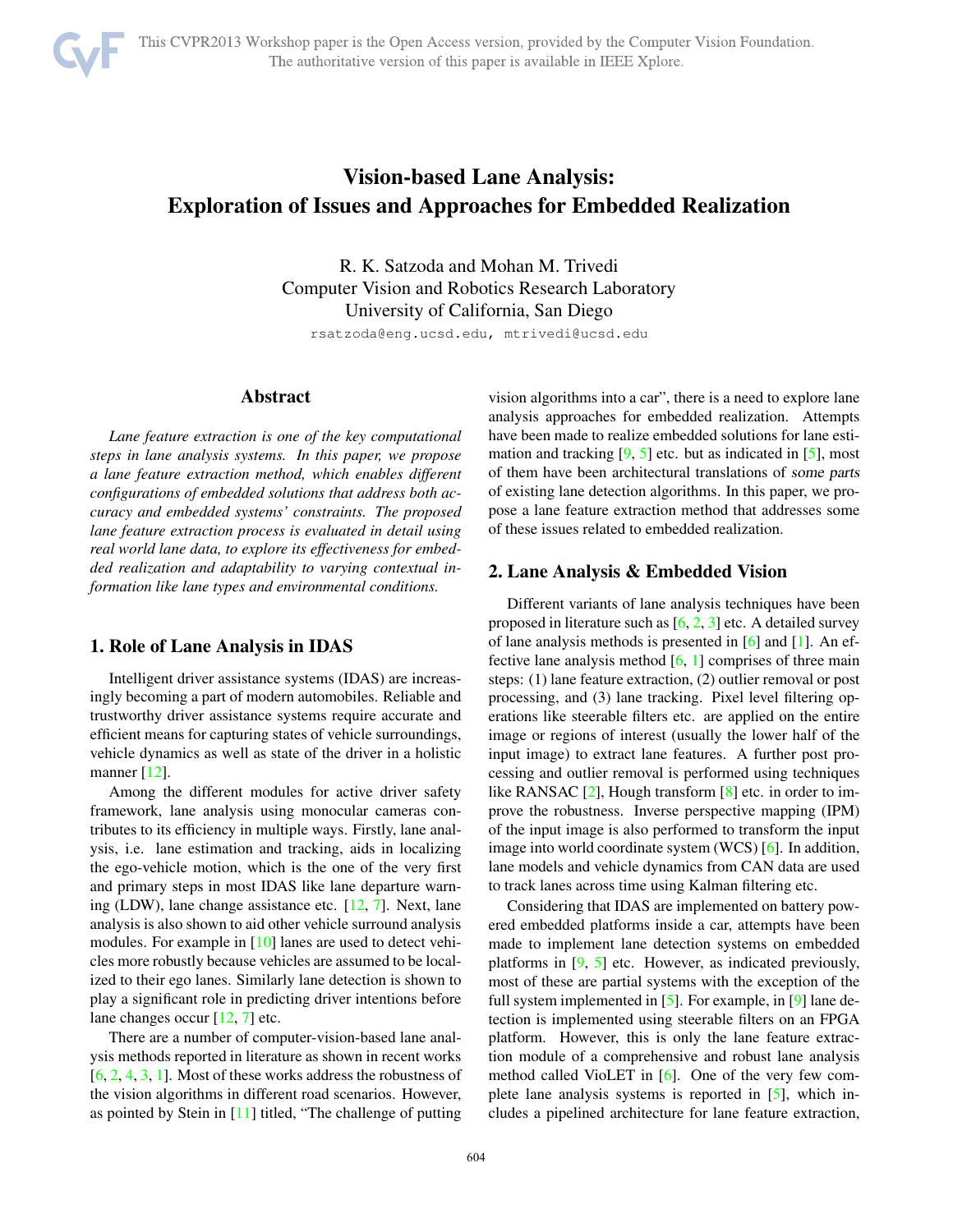lane model fitting and tracking, and implemented on an FPGA platform using DSP48 cores of Spartan FPGAs.

In [11], different kinds of embedded constraints are elaborated that decide the feasibility of employing a computer vision task in a car, which is an excellent example of a complex embedded system. These constraints bring together the requirements from two different disciplines - computer vision and embedded engineering. In other words, robustness is the key performance index for a computer vision algorithm but real-time operation, limited hardware resource utilization, energy efficiency are the key metrics for embedded realization. With the two together in active driver safety framework, the reliability and dependability of computer vision algorithms that run on resource constrained computing platforms is another challenge that needs to be satisfied.

# 3. Feature Extraction Method for Contextaware Lane Analysis

Lane feature extraction is one of the key steps in realtime lane analysis, which includes both lane estimation and tracking. The robustness of the entire lane analysis system depends directly on reliable lane features that need to be extracted from the road scene. This also implies that there is a direct relationship between the efficiency of lane feature extraction process and the robustness of the system. Adding more computer vision algorithms for lane feature extraction in order to improve robustness can directly impact the efficiency of the system. Also, the robustness, and hence the efficiency, of this feature extraction step is dependent on vehicle surround conditions like road types, weather conditions like fog, wet roads etc., environmental changes in road scene like shadows, road surface etc., and the availability of other data sources like road maps etc. These factors - application requirements (eg. safety critical systems demand higher robustness), environmental and weather conditions, road information, lane types etc. constitute the context in which lane analysis is to be performed. Therefore, this context plays an important role in the robustness and efficiency of the lane feature extraction step. A detailed exploration of the lane feature extraction step that can cater to such contextual information is worthy of further study.

We will now elaborate the proposed lane feature extraction method that enables such a study and exploration. The proposed method will then be studied in detail to examine its robustness and its relationship with the different embedded systems' constraints. In the proposed method, an input image  $I$  is first transformed into WCS image  $I_W$  using IPM. In the IPM image, we select  $n_B$  scan bands that are sampled at predetermined coordinates in  $I_W$  in the direction of the road. The lane features are extracted from these scan bands instead of scanning the entire image. In order to find the lane features, each scan band  $B_i$  is filtered using a 5  $\times$  5 steerable filter kernel  $H_{\pi}$  corresponding to 180°, which highlights the intensity variations in the horizontal  $x$ direction of the image, i.e.  $F_{B_i} = B_i \otimes H_{\pi}$ . Referring to Fig. 1, we have  $n_B = 2$  and after applying the steerable filter on the top band, we get the  $F_{B_i}$  as the filtered output. The lane edges form pairs of negative and positive filtering outputs, i.e. the the dark to light transition edge will give negative convolution outputs and vice versa for the light to dark transition edge. Two thresholds, a postive  $T_+$  and a negative T<sub>−</sub> threshold, are applied on the filtered output as shown Fig. 1 resulting in the binary maps  $E_+$  and  $E_-\$ respectively.



Figure 1. Generating steerable filter output from bands.

It can be seen that  $E_+$  and  $E_-$  have non-lane features also. We now propose shift and match technique to extract lane features and eliminate non-lane features from each band. In order to do this, we compute the horizontal projection vectors  $\mathbf{p}_+$  and  $\mathbf{p}_-$  for  $E_+$  and  $E_-$  as shown in Fig. 2. Peaks are formed in these projection vectors where there are clusters of pixels in  $E_+$  and  $E_-$ . Since the dark→light and light→dark transitions in a lane marking are separated by  $\delta$  pixels in the IPM image  $I_W$ , the peaks corresponding to the lane edges in  $\mathbf{p}_+$  and  $\mathbf{p}_-$  are also separated by a small  $\delta$ . In order to capture these pairs of transitions of lanes,  $\mathbf{p}_+$  is shifted by  $\delta$  places to the left and multiplied with  $\mathbf{p}_$ resulting in the vector  $\mathbf{K}_{B_i}$  for scan band  $B_i$ , i.e.,

$$
\mathbf{K} = (\mathbf{p}_{+} << \delta) \odot \mathbf{p}_{-}
$$
 (1)

where  $\odot$  represents point-wise multiplication. Fig. 2 shows the result of the shift and match operation performed on  $\mathbf{p}_+$ and p<sup>−</sup> for the upper band selected in Fig. 1. It can be seen that we get peaks in  $\mathbf{K}_{B_i}$  in Fig. 2 at the same locations as the left edge of each lane marking in the upper band in Fig. 1. The locations of the peaks in  $\mathbf{K}_{B_i}$  for each scan band  $B_i$  are then used along with the road model to eliminate outliers.

In this paper, for the sake of illustration and simplicity, we limit the discussion to a simple straight road model in the IPM domain, i.e. we assume the road is straight (deviated only by a few pixels). Considering that input images are calibrated with WCS in IPM image, the lane marking positions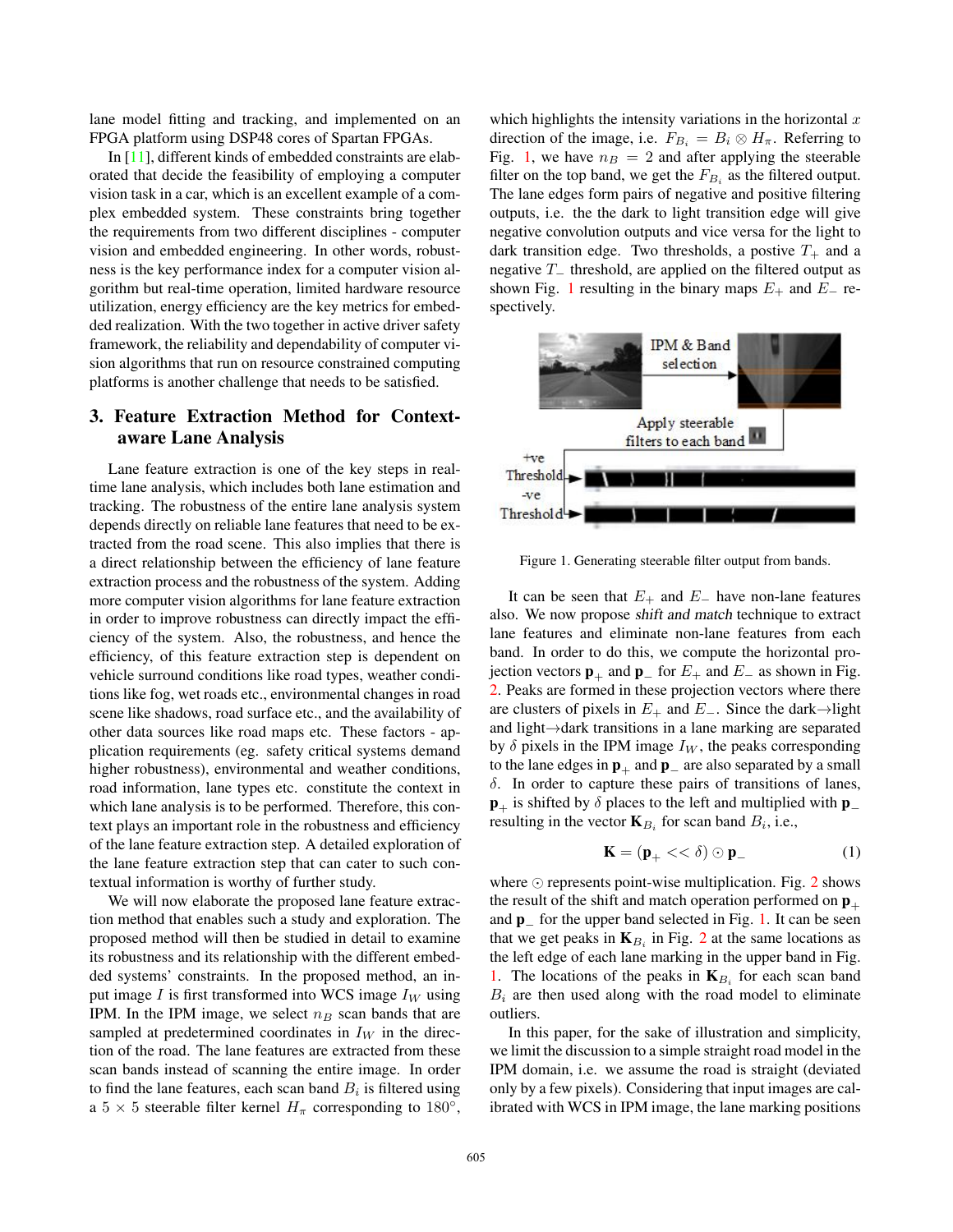

Figure 2. Illustrating shift and match operation for band  $B_i$ 

can be predicted in a deterministic manner. Let us take the case of ego-lane. After calibration, if  $x_L$  and  $x_R$  correspond to the lane positions of the left and right lane markings of the ego-lane, the lane markings are expected to be in the vicinity of these lane positions. The peaks positions in  $\mathbf{K}_{B_i}$ from each scan band are mapped to the predicted lane markings  $x_L$  and  $x_R$ . This mapping will eliminate any outliers that may be picked during the shift and match operation. The lane estimation output is shown in Fig. 2.

In order to cater for higher curvatures of the lanes, lane models like clothoid model can be also be used on the peak positions obtained in  $K_{B_i}$  to estimate curved lanes and also eliminate the outliers. Furthermore, lane tracking using Kalman filters using vehicle dynamics like yaw rate and steering angle information [6] increases the robustness of outlier removal tremendously.

Fig.  $3(a)$  shows the overall lane analysis method using the proposed lane feature extraction method. Fig.  $3(b) \& (c)$ show two possible design options enabled by the proposed scan band based lane feature extraction. The filtering operation and shift-match operation that are applied on each scan band can be ported as a processing element (PE). A parallel architecture with each scan band being processed by one PE gives a parallel design option as shown in Fig. 3(b).

The second option shown in Fig.  $3(c)$  is a pipelined option, which can offer a wide variety of design implementations. If one PE is used, we get a serial implementation, where each band is processed serially. The number of pipeline stages can be increased depending on the number of PEs that are used. This pipelined design option can also be used to control/predict the lane feature positions in each subsequent PE. In other words, if  $PE_0$  detects lane features at specific positions, this information can be relayed to the  $PE<sub>1</sub>$  as positions around which lane features are expected. Vehicle dynamics and road model information can further





Figure 3. Design options possible for the lane analysis method: (a) Lane analysis using the proposed scan-band based lane feature extraction method, (b) Parallel architecture with each PE catering to each scan band and extracting from all scan bands in parallel, (c) Pipelined architecture with each PE also acting as a controller to predict positions in the next PE.

## 4. Experimental Studies

In this section, we present a detailed study of the proposed lane feature extraction method to address robustness and the constraints posed by embedded platforms [11]. We present the possible scenarios and tradeoffs between robustness and metrics for embedded realization, that are possible using the proposed technique. We also present the different configurations that can be explored for different conditions and user requirements. As indicated previously, lane tracking is not considered in the scope of evaluations and is considered for future work. Therefore, for the study presented in this paper, lanes are assumed to be detected if the lanes are present in the ground truth and the proposed technique is able to determine the lane features in "correct" positions in the frame. The proposed technique is evaluated using the test video datasets obtained by LISA-Q testbed [6]. The results are presented for five different test image sequences that are listed in Table 1, each dataset having a minimum of 250 image frames that are captured at 10-15 frames a second.

Firstly, Fig. 4 shows some sample images with lanes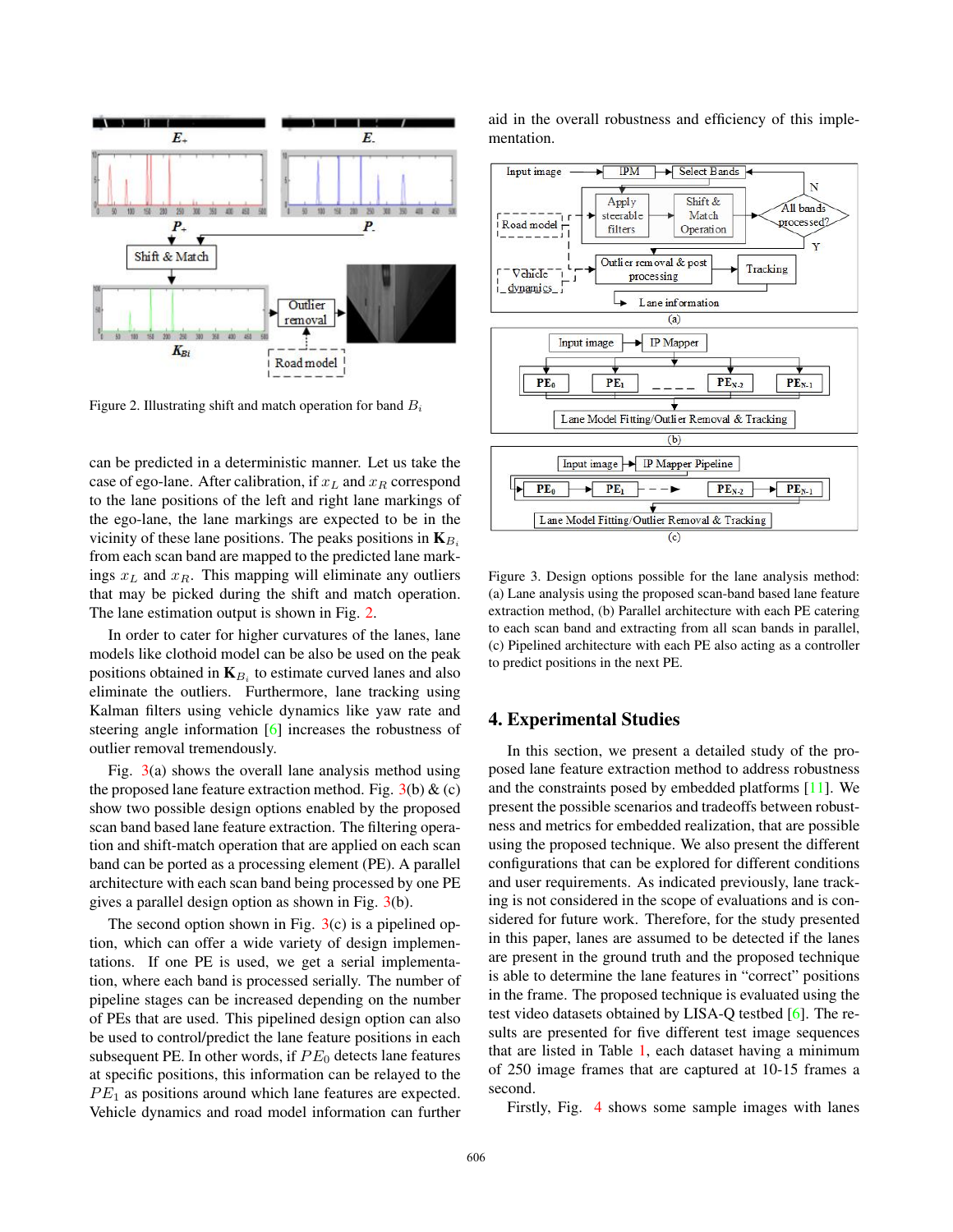| Table 1. Dataset description |                                  |                  |       |                                   |  |  |  |  |
|------------------------------|----------------------------------|------------------|-------|-----------------------------------|--|--|--|--|
|                              |                                  |                  |       |                                   |  |  |  |  |
| Set 1                        | Freeway<br>lanes                 | <b>PT. AMARA</b> | Set 2 | Freeway<br>with<br>vehicles       |  |  |  |  |
| Set 3                        | Freeway<br>concrete<br>surface   |                  | Set 4 | Freeway<br>circular<br>reflectors |  |  |  |  |
| Set 5                        | Urban<br>road<br>with<br>shadows |                  |       |                                   |  |  |  |  |



Figure 5. Detection rate versus number of scan bands for scan band width  $= 10$  and 5.

that are extracted from complex road scenes by applying the proposed lane feature extraction method on input images from the datasets listed in Table 1. It can be seen that the proposed algorithm is able to extract lanes in varying lane conditions like cracks (Fig.  $4(a)-(d)$ ), presence of vehicles (Fig.  $4(e)$ ), presence of strong shadows (Fig.  $4(e)$ -(h)). The proposed method is also able to extract lanes with circular reflectors as shown in Fig.  $4(f) \& (g)$ .



Figure 4. Sample results of the proposed lane analysis method showing lane detection is the complex road scenes.

Fig. 5 shows detection accuracy results of the lanes in datasets 1, 2 and 3, in which we are evaluating the detection of dashed lane markings (i.e. no circular reflectors or

solid lane boundaries). The effect of changing the number of scan bands and the scan band width on detection accuracy is shown in Fig. 5. It is evident that reducing the number of scan bands will reduce the detection accuracy of the lane features because depending on the position of the lane marker and the speed of the vehicle, the scan band at a particular coordinate may fail to detect the lane marking (which we consider as failed detection). Therefore, having more scan bands increases the detection rate as seen in Fig. 5 for both cases of the scan band width, i.e. 10 and 5 pixels. The detection accuracy with 8 scan bands is over 90% in all test datasets. This is an important observation because this implies that for the IPM images of size  $360 \times 500$ , processing just 8 scan lines with 10 pixels each is sufficient to get a detection rate of 95%, instead of processing the entire  $360 \times 500$  sized image (which is usually the case in most conventional methods). This figure also plots the detection accuracy for varying scan band width, i.e.  $w_B = 10$  and 5 in Fig. 5. A higher scan width captures more information, implying better detection rate. Therefore, it is expected that bands with width of 5 pixels have lesser detection rate. However, it is noteworthy that as the scan lines increase to 8, the detection rate is nearing 90-95% in both the cases of scan band width. The implication of this on computation cost will be discussed later.

It can also be seen that for a band width of 10 pixels, the difference in accuracy between  $n_B = 8$  and 4 is less than 20% in each dataset. Therefore, one can decide to go for 4 scan bands instead of 8, trading off accuracy by less than 20% for half the number of processors.

Let us now consider the main operations involved in the proposed method. Each  $k \times k$  filtering operation involves  $k^2$  multiplications,  $k^2 - 1$  additions and 1 comparison. Assuming all operations are of equal complexity (simplified model), the total number operations in filtering  $n_B$ scan bands of width  $w_B$  each and length  $N_w$  is equal to  $2n_Bw_BN_wk^2$ . The next step involves horizontal projections in each band, which is  $w_B N_w n_B$  addition operations. The shift and add operation involves  $N_w$  multiplications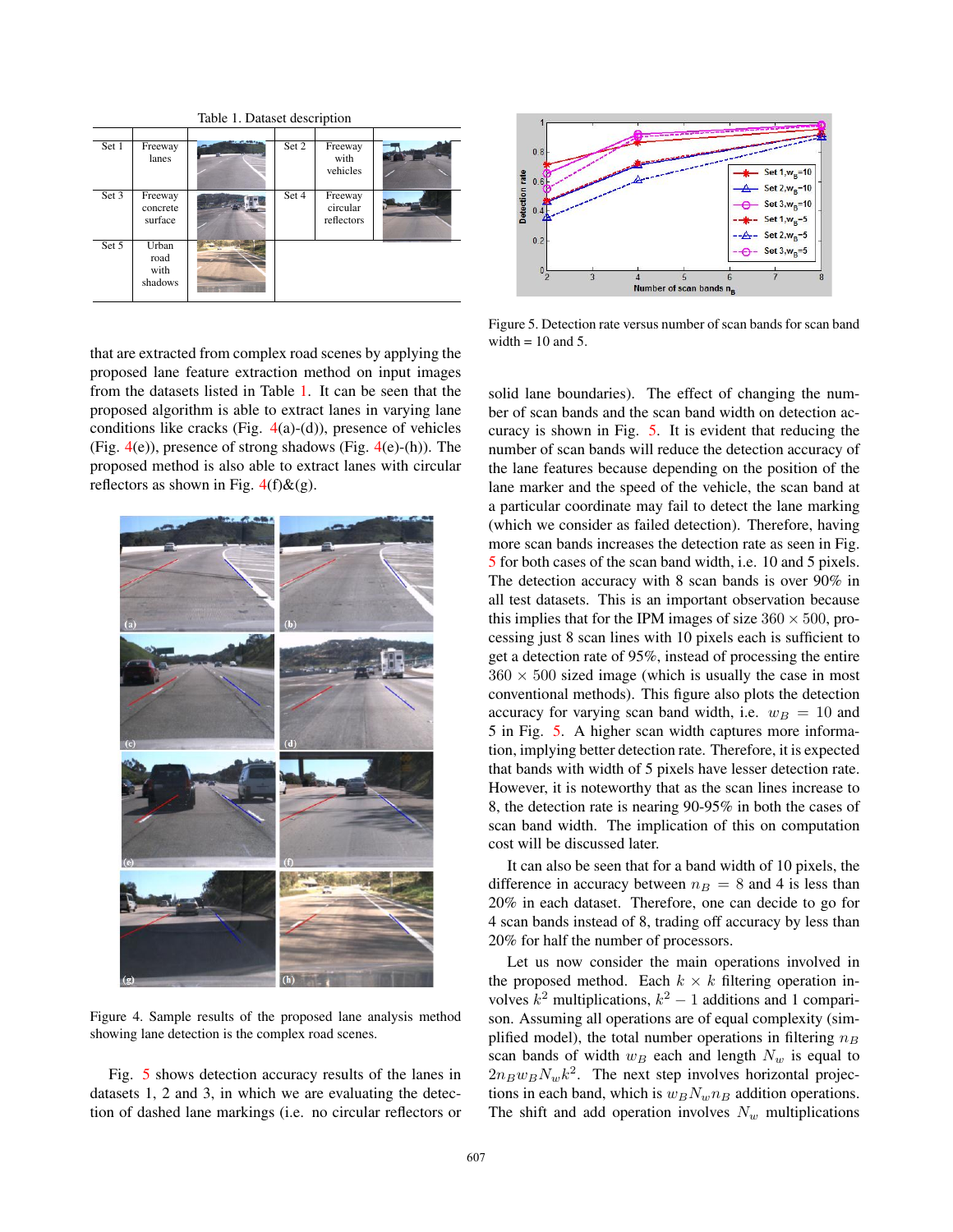and comparisons per band resulting in a total of  $2N_w n_B$ operations. Therefore, the total number of operations for lane feature extraction in the proposed method is given by

$$
N_{prop} = 2n_B w_B N_w (k^2 + 1) \tag{2}
$$

This is a simplified model but it is sufficient to evaluate qualitatively the effect of scan bands on the overall computation cost efficiency. Fig. 6 shows a scatter plot between number of operations  $N_{prop}$  and the detection rate for different possible number of scan bands and scan band widths. The top left corner in the graph, i.e. high accuracy but less number of operations, is the ideal place to be in and we can see in Fig. 6 that using 8 scan bands of width  $w_B = 5$ gives similar detection rate as 8 bands of  $w_B = 10$  but at 50% lesser number of operations. Also, when compared to conventional methods wherein the entire image is processed for filtering alone, the proposed method gives orders of magnitude savings in the number of operations. Other constraints for embedded realization like total computation cycles, latency, energy cost, total memory accesses etc. are also directly related to the number of operations by different factors.



Figure 6. Number of operations versus detection rate for different scan band widths in Set 1 and Set 2.

The effectiveness of the proposed technique to detect circular reflectors using the proposed scan band based lane feature extraction is illustrated in Fig. 7. It can be seen that a detection accuracy of 85% is obtained using 8 scan bands with each band of 10 pixels. A comparison on the effect of reducing the scan bands and their width is also shown in Fig. 7. It can be seen that reducing the scan band width also reduces the detection rate. For the same number of scan bands but scan band width reduced to 5 pixels, the detection rate has been reduced to about 40%. This is because thinner scan bands fail to completely and conclusively capture the circular reflectors. Therefore, having wider scan bands and more number of scan bands to sample as many reflectors as possible is desirable to get higher accuracy.

An experiment was also conducted to see the affect of changing the scan band sizes across different scan bands in a single frame. The scan bands nearer to the ego-vehicle were given higher weight by having thicker bands ( $w_B = 10$ ) as



Figure 7. Detection rate versus number of scan bands for Set 4 with circular reflectors.

compared to farther scan bands with  $w_B = 5$ . Different permutations were used to find if such hybrids can give better detection accuracy for lesser number of operations. Fig. 8 shows the scatter plot with some of these varying options. The option VARY  $5.5.5$   $10.10.10$  is one particularly interesting design option. It gives a detection accuracy of nearly 90%, which is the same as design options with  $n_B = 8$  processors for scan band widths  $w_B = 5$  and 10 both. However, it uses only 6 processors instead of 8. In terms of number of operations, the design option with  $w_B = 5$  is better but this varying scan band width design option is better choice if we want to reduce the number of processors.



Figure 8. Detection rate versus number of operations with varying band sizes of different scan bands in the same frame.



Figure 9. Detection rate for urban lane scenario with solid lane in Set 5.

Fig. 9 shows the detection rates for varying scan bands to detect solid right lane in urban road context (Set 5). It can be seen that detection rates of over 90% are achieved for all band widths and any number of scan bands. Also,